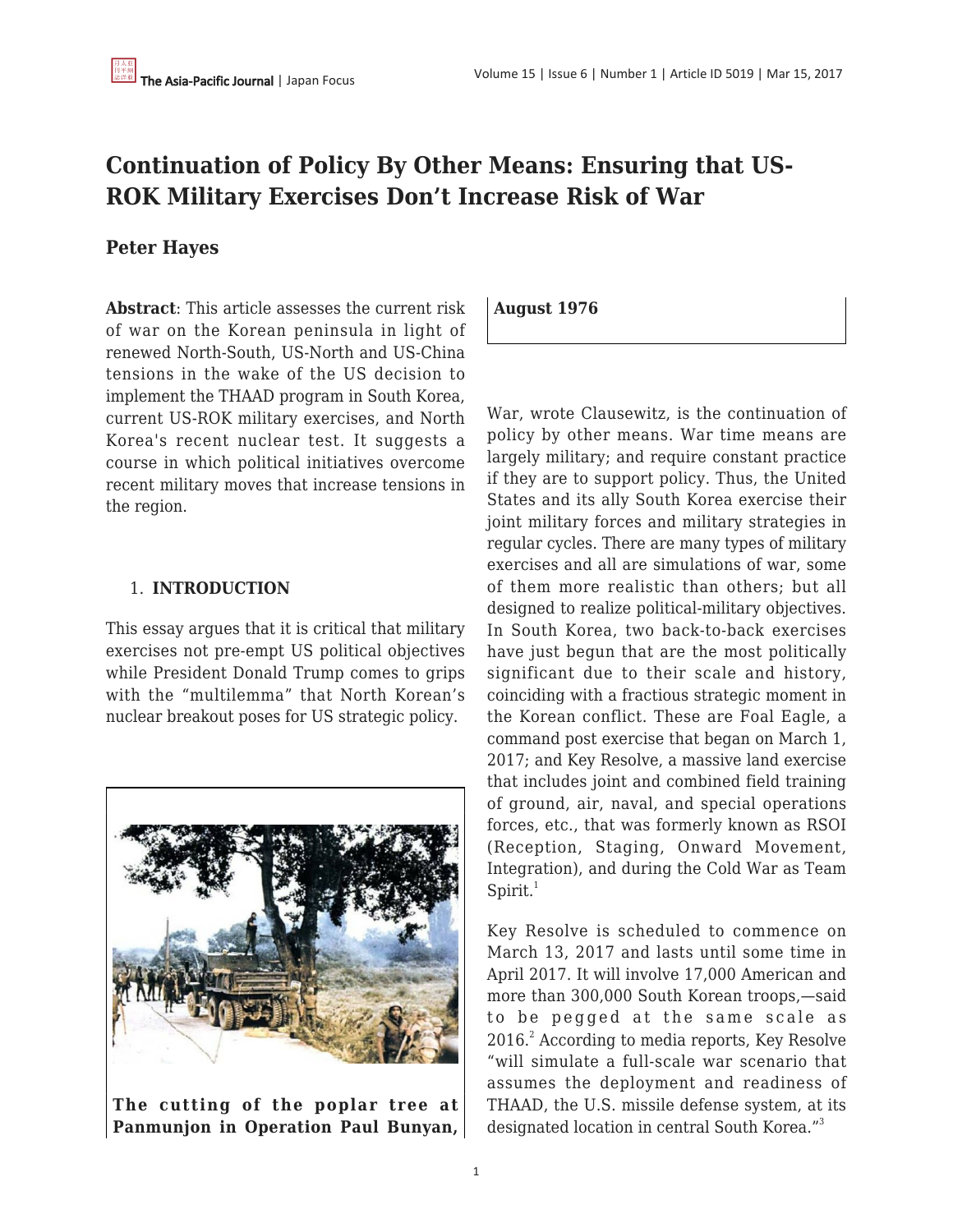

There are three issues that make these exercises problematic in 2017. The first is that the United States does not have a clear policy with regard to North Korea under President Trump's new administration. The White House is currently conducting its Korea policy review,<sup>4</sup> with its main progenitor, General Michael Flynn, having resigned shortly after initiating the review. The policy review is examining all options but is incomplete. To date, President Trump's statements on North Korea have ranged all over the map including the notion of hamburger diplomacy, the suggestion that China "take out" Kim Jong Un, and Trump's being "very angry" at the DPRK's missile test. They provide little insight into what his preferences are for dealing with North Korea. The "now you see it, now you don't" visas issued then withdrawn on the same day (February 25, 2017) $^5$  for North Korean diplomats to visit New York for private talks underscore this apparently confused state of the Administration's stance towards North Korea. Likewise, the United States reportedly postponed a US-ROK-Japan trilateral meeting on sanctions implementation against the DPRK dubbed The Grim Reaper in early March due to the on-going policy review.<sup>6</sup> By default, US policy today amounts to continuation of the status quo ante of the Obama administration, with a primary emphasis on military containment. It is possible that Trump will simply deepen this policy by piling on the military and sanctions pressure; but it is equally possible that the past is not prologue to the future and that US strategy will be obliged to shift radically due to the pace and press of events. It is incumbent, therefore, for US Forces Korea to not slam shut doors today that should remain open in the future.

The second is that South Korea's president sits under a cloud of impeachment. The Blue House has continued under the Prime Minister's direction to sustain President Park's anti-DPRK hostility and loose talk about regime change. The moribund leadership may encourage the DPRK to provoke the ROK (and vice versa). Meanwhile, the pending elections in South Korea could lead to a radical shift in the ROK's nordpolitik. Thus, the oscillating status of South Korea's strategic orientation towards the DPRK deepens the uncertainty about allied strategy created by President Trump's statements and imminent military exercises on the North-South border.

Third, the North Korean-Chinese relationship is in a state of distemper. Hostility surfaced in the DPRK's statement after China condemned its February 12, 2017 missile test, with KCNA characterizing China as a power competing with the United States for hegemony as the root cause of escalated tension in Northeast Asia.<sup>7</sup> However, China's initial response was a slap on the wrist that cut coal imports from the DPRK by about \$1 million or 16,295 tonnes imposed on February 13, 2017. This was explained by China as justified by its high mercury content, not the missile test.<sup>8</sup> The relationship became positively wrathful after China cut the DPRK's coal exports in 2017, leading the DPRK to dismiss its erstwhile ally as "dancing to the tune of the U.S."<sup>9</sup> In fact, China's move was a power play exploiting the DPRK's alleged assassination of Kim Jong Nam in Kuala Lumpur airport on February 13, 2017 to put the onus on the Trump Administration to resolve the US-North Korea conflict.<sup>10</sup>

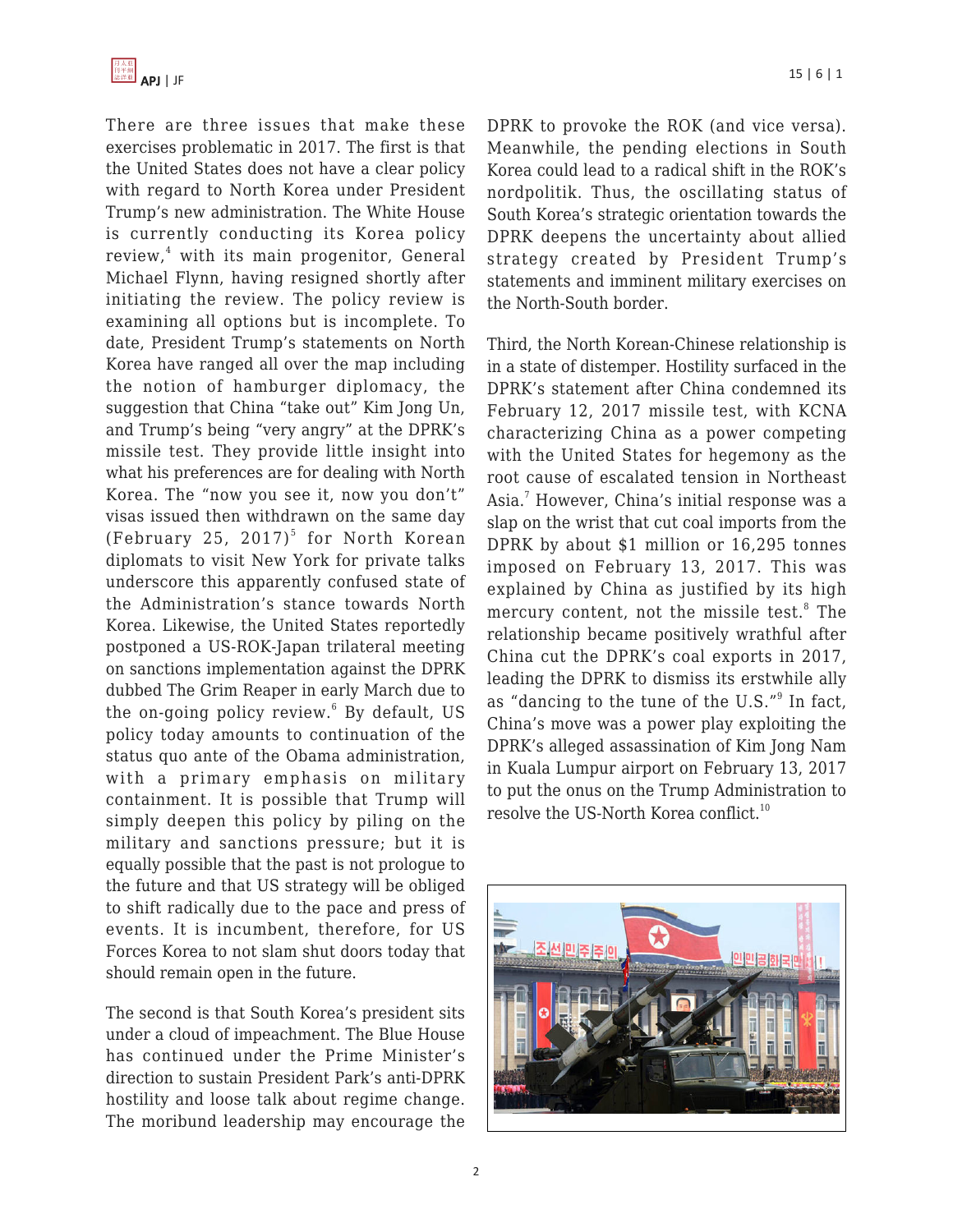#### **Tactically Smart, Strategically Stupid**

The decision to deploy Terminal High Altitude Area Defense (THAAD) in South Korea and the approval of its siting on February 28, 2017 is especially salient to managing the political dimension of the risk of war arising from the exercises. The prospect of DPRK missile launches during the exercises apparently induced the United States to expedite deployment of a THAAD unit to the ROK on March 6, 2017 with prospective operational status in April, $11$  that is, in the midst of the exercises instead of the previously announced planned deployment between mid-2017 $^{12}$  and the end of 2017.

The deployment that began with the first THAAD shipment to the ROK arriving on March 6, 2017 appears to have been rushed. The accelerated deployment was reportedly in response to an ROK request. (However, the notion advanced in the New York Times that it was in response to the DPRK missile tests on the same day is absurd as the delivery flight would have left the United States on March 5, 2017, before the unannounced DPRK missile salvo occurred, and takes time to prepare for shipping). Advancing the timing was politically unwise given ROK opposition parties policies on THAAD (which might lead to eviction of THAAD after the next election were it to be deployed early and if things go badly with the North during the exercises).

China is clearly profoundly angered by the THAAD deployment decision.<sup>13</sup> The reasons for this strong response, including the de facto cancellation of Chinese tourism to South Korea for the immediate future, are complex. THAAD on its own is not a direct military threat to China. Indeed, to the extent that it works at all, it is easily overwhelmed by the North Koreans by firing multiple missiles, some of which can be equipped with simple decoys to defeat THAAD's radar, and in the future, deploying submarine-launched missiles that would evade its limited search azimuth angle (about 108°).

However, THAAD radar operating in the ROK does reach into Northeast China, and integrated with other US ballistic missile defense systems at sea on Aegis destroyers, and with the radars that support US missile defenses based in Alaska, it provides the United States with additional early warning of Chinese long-range missile lift-off. It conforms to a general buildup of US forces in the Western Pacific that counters China's ability to deny offshore areas to the US navy and air force, waters and air space that the US operated with almost absolute superiority for the entire Cold War up to now. The US response does not provide it with any certainty of "victory" in a shootout with China, for example, over the Taiwan Straits or the Korean Peninsula. Rather, it simply increases China's uncertainty that it could successfully attack US forces operating offshore without suffering a devastating defeat, leaving both sides uncertain as to the outcome of such a collision. THAAD's marginal contribution to this regional American strategy to counter China's area-denial capacity is effectively zero. But symbolically, its deployment in Korea embodies not only the US intention to bolster its alliance with the ROK and to offset North Korean nuclear and missile threats with a perceived upgrading of its military capacities. It also represents a general push to contain China, from Beijing's perspective, and is the antithesis of China's general line that the United States should accommodate its great power interests in the region, and not oppose its assertions to various claims with regard to disputed islands or regions such as the South China Sea.

Thus, a militarily insignificant but politically potent weapon system has been introduced into Korea at a time of rapidly increasing tension. Chinese Foreign Minister Wang Yi is correct when he characterizes the DPRK and the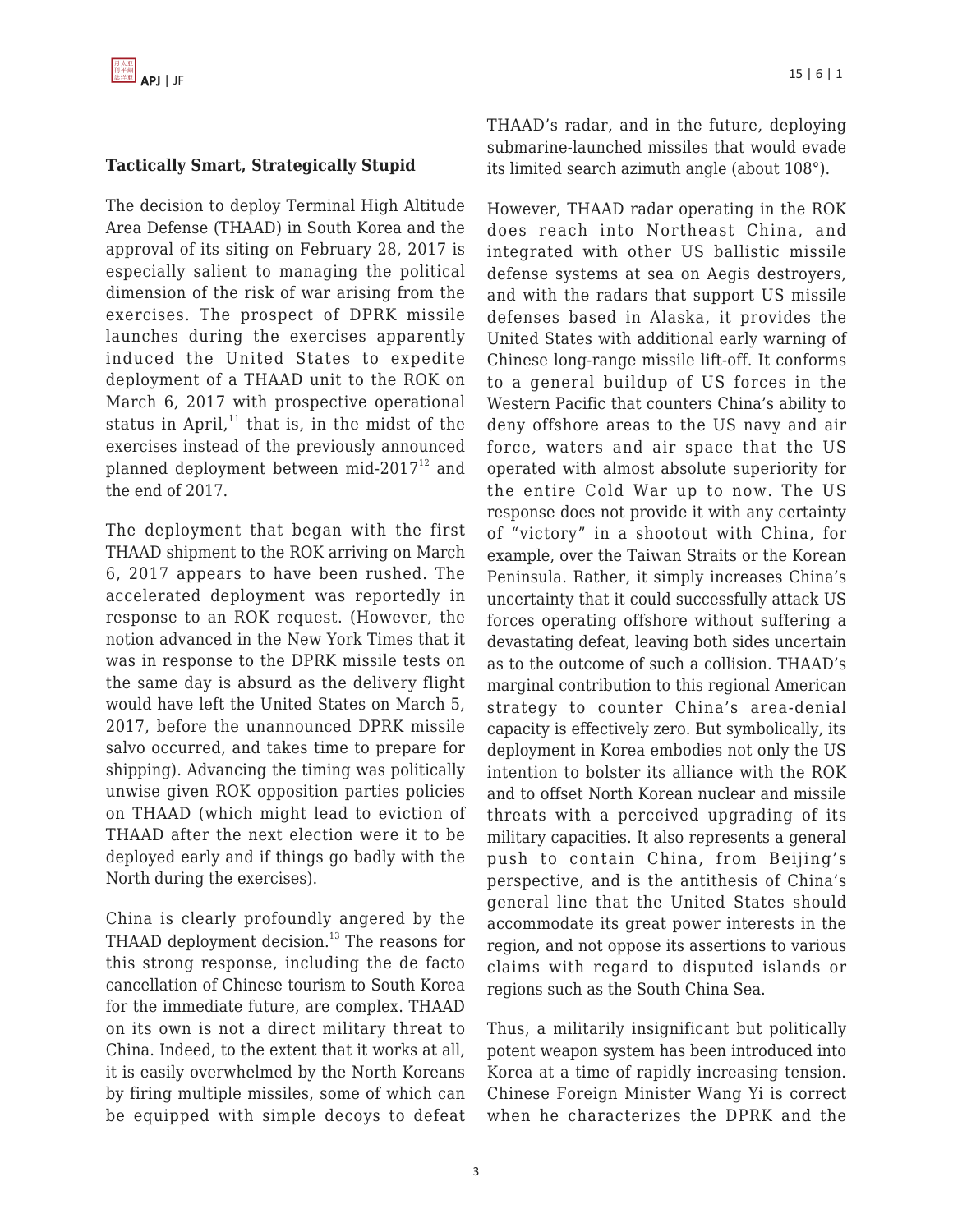United States (and its ROK ally) as two locomotives accelerating towards each other and doomed to a catastrophic collision if nothing is done to resume dialogue. $^{14}$ 

It is entirely conceivable that the DPRK might assume that China would be more inclined not to punish it for provocations conducted against Japan, China, or the United States under these circumstances, and could therefore exploit THAAD deployment during the exercises as a rationale to provoke a massive South Korean response to a DPRK incursion against the South, not least to draw US naval and air forces into the region in order to put pressure on China to soften its sanctions against the DPRK. As Na Young Lee, Andy Lim, and Victor Cha suggest, it is important to listen carefully to distinguish between North Korean "normal" incendiary rhetoric in response to US military exercises, and that which has prefigured low level provocations in the past. $15$ 

It is indeed technically feasible to rush THAAD into South Korea and to bring it into operational status in April (rapid deployment and operational status of a THAAD unit transferred from Texas to Guam was achieved in about three weeks in April 2013[ $^{\rm 16}$ ). Given the script for the Foal Eagle exercise, which includes THAAD deployment in the context of all-out war in Korea, the US military should consider with great caution any suggestion within the Trump Administration that THAAD become demonstrably operational during the exercises. Achieving the operational goals of the Spring 2017 exercises should not be confused with THAAD, whose deployment may directly affect strategic stability in the Peninsula should the DPRK exploit its presence to attack the US or ROK forces during the exercises or some other military covert or overt attack, precisely because it will align itself thereby with China. Having made a tactically smart, but strategically stupid early deployment, it is now critical to remove THAAD from sight and the political equation for the duration of the exercises, or pay a high price. $17$ 

Given recent events, particularly the growing tensions between China and the DPK, US Forces Korea might be forgiven for planning a muscular version of the exercises in 2017, after two years of relative calm following the confrontations during the 2015 cycle. Nonetheless, it is essential that US Forces Korea ensure that these exercises are calibrated to enable a political strategy that not only contains but reduces the DPRK threat, especially the nuclear threat, and are not staged as an end in themselves. It is critical that the exercises not only reassure the DPRK and strengthen the US-ROK alliance; but that they also serve the larger US strategy of coercive diplomacy with regard to the DPRK military and nuclear threat. This superordination of the exercises by US Forces Korea with respect to coercive diplomacy boils down to ensuring that they are conducted in a manner that does not close options for diplomatic engagement by the Trump Administration, at which time the various uses of military force might become truly strategic. Coercive diplomacy as part of an overarching strategy requires both elements to be in play. If not, one is trying to cut with a one-bladed scissors resulting in a mess.

#### **Managing Nuclear Risk on the Peninsula**

The March-April exercises planned for the ROK are not the first time that the political context of strategy has demanded that the military dimension conform to strategic objectives. This has occurred many times in Korea, most obviously with regard to the postponement of Team Spirit exercises in 1993-1994 to enable negotiations on the US-DPRK Agreed Framework. At this formative time in the Trump Administration's Korea policy, and at a time of high tension on the Peninsula, it is critical that military exercises not pre-empt US political objectives while President Trump comes to grips with the "multilemma" that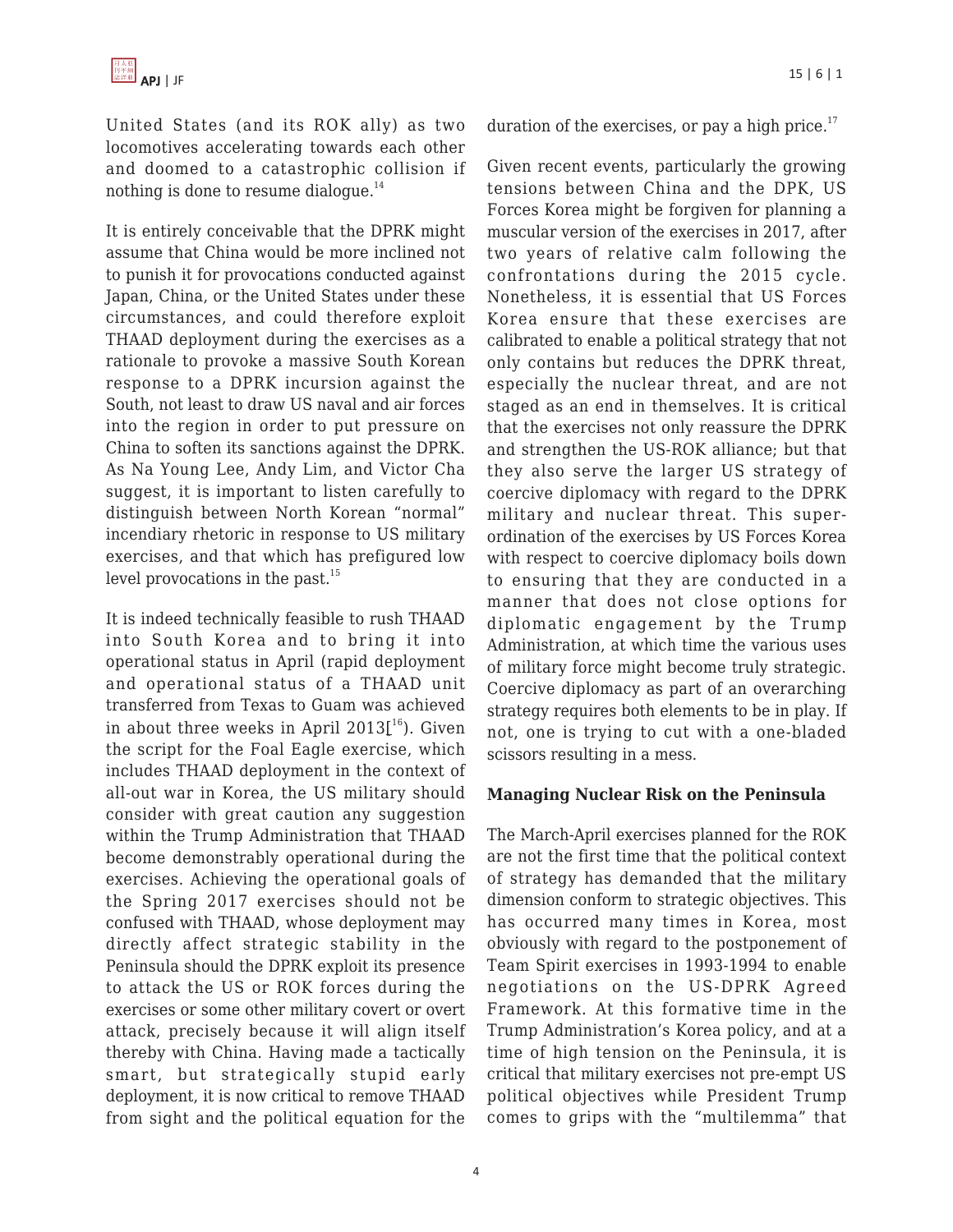

North Korean's nuclear breakout poses for US strategic policy.<sup>18</sup>

Essentially US Forces Korea's goal should be to complete the exercises to improve readiness and to reinforce the US-ROK alliance without presenting indicators to the North that suggest it is massing forces sufficient to conduct a preemptive military attack against North Korea involving ground forces, with offshore air support, naval forces, and surge reinforcements. It should also not allow indicators to surface suggesting that deception is being used to disguise such activity.

Provided US Forces Korea and the ROK military avoid immediately destabilizing combinations of offensive and defensive forces in the exercises, from a strategic stability viewpoint, US Forces are free to exercise however they see fit. After all, as North Korea's own annual cycles of military exercises as well as those staged for specific political purposes such as the December 2016 mock attack on South Korea's Blue House observed personally by Kim Jong  $Un, <sup>19</sup>$  exercising is what militaries do until they fight wars.

It is therefore urgent that deliberate and systematic measures be taken to control the risk of military confrontation and escalation during these exercises. These measures relate to nuclear command-and-control; bombers; petroleum-oil-lubricants and logistical support; US missile tests; invitations to third parties, especially China and Russia, and nongovernmental organizations, to observe; full advance and daily briefings by USFK on exercise script; rhetorical restraint by US political and military leaders; other forms of reassurance such as proposing reciprocal military exercise and force reductions; strict control of how the revised rules of engagement are applied under the current conditions of political oversight by the ROK government; and preparations to halt or adjust exercises if something goes badly wrong.



**US & South Korea amphibious exercise, March 2016**

#### **Measure 1: Maintain Continuity of US Nuclear Command, Control and Communications**

The interaction of US and DPRK nuclear command-and-control systems is poorly understood, let alone a three way (US-DPRK-PRC) interplay on NC3 systems. Each state has a different NC3 "stability bias" in terms of the procedural and technical negative and positive controls they use for their nuclear forces.

Drawing on Conley's important work on NC3 interaction, it is possible to conceptualize how a military clash in the Peninsula or offshore may move one or more of the region's nuclear weapons states to weaken its negative and strengthen its positive controls on the use of nuclear weapons, that is, they would become more not less inclined to use nuclear weapons.

Negative controls, aimed at ensuring that unauthorized use never occurs, fall into two types—organizational and technical measures. Lower alert levels are an example of negative control organizational measures; electronic locks on warheads are an example of negative control technical measures. Likewise, positive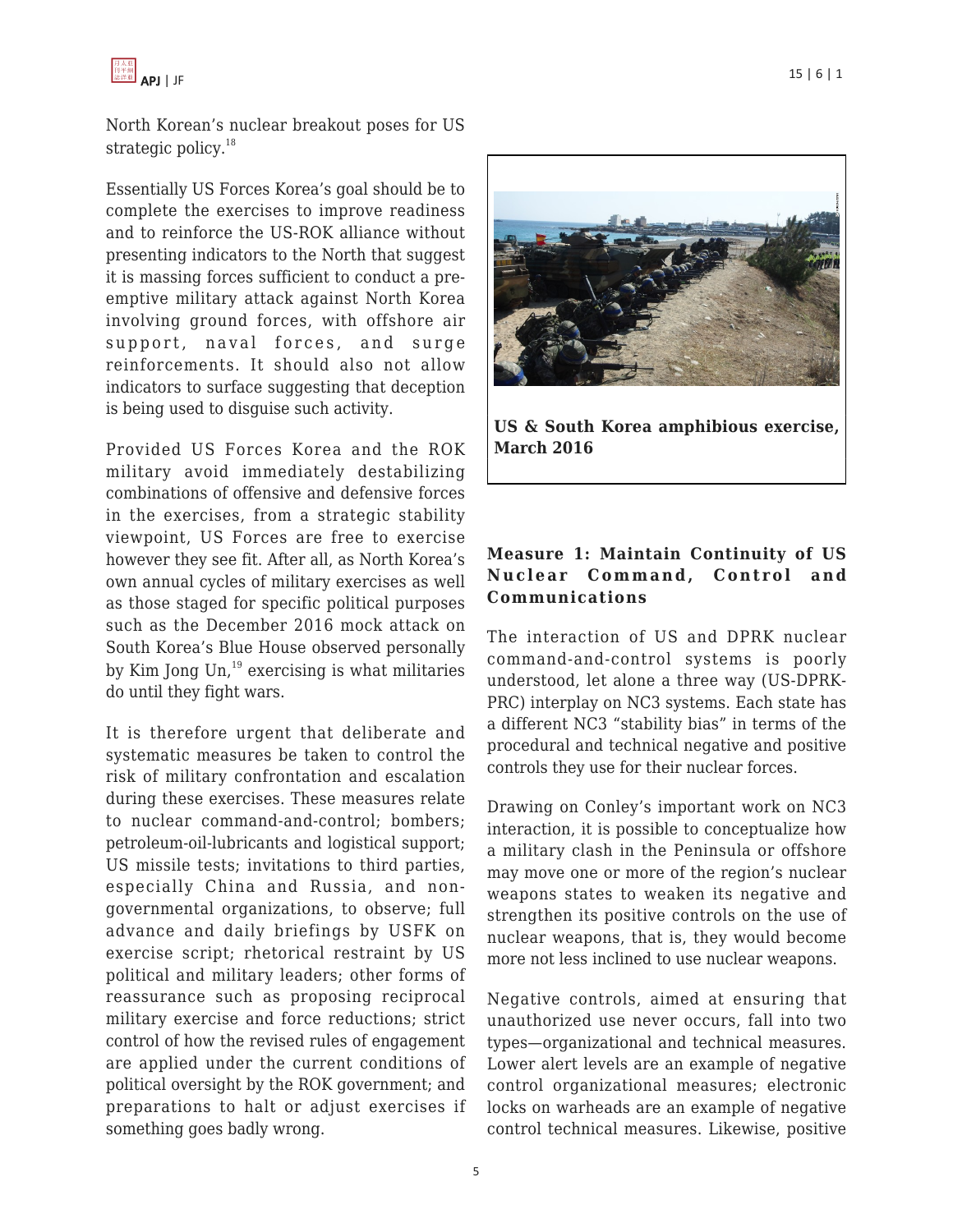

controls, aimed at ensuring that authorized and authenticated use always occurs without failure, also present these two types of measures. Pre-delegating authority in the case of loss of connectivity with the authorizing command is an example of a positive control organizational measure. Maintaining redundant and diverse, nuclear-hardened communications and sensor systems for targeting and damage assessment are examples of positive control technical measures.<sup>20</sup>

The tension between these two categories of controls is known as the "always-never" paradox of nuclear control. Over the years, nuclear weapons states have developed different combinations of these measures to manage this paradox, given their respective technical capacities, wealth, political and military cultures, organizational structures, and force postures. They exhibit different biases towards positive and negative controls that affect their propensity to use nuclear weapons. These biases may interact in unanticipated ways, especially when more than two states are involved. Arguably, drawing on Conway's important work in this field, they exhibit at least eight different possible "stability biases" depending on the types of adversaries that they face.

In the case of a nuclear truel or US-China-DPRK NC3 interaction, the United States NC3 system is well resourced ("Wealthy NC3" in Conley's framework), and is biased towards heavy negative organizational and technical controls, but also endowed with a set of highly capable organizational and technical positive controls. In contrast, China presents a centralized NC3 system biased towards reliance on procedural negative controls, and not supplemented by much in the way of technical controls. North Korea manifests a hybrid of a poor and military-dominated NC3 system. It is likely biased towards centralized and personalized use authority relying on procedural positive controls; but also influenced by a military bias towards technical positive controls, with little in place organizationally or technically to ensure negative control in times of crisis or war.

There are a number of NC3 indicators that each of these nuclear armed states undoubtedly uses to monitor the others' intentions and status of their nuclear forces. However, what patterns they (and independent observers) generate in their interaction in various scenarios of conflict remain poorly understood in concrete terms. The interplay between them, depending on whether the circumstances are routine or crisis-afflicted, and whether nuclear forces and threats are being used for deterrence, compulsion, or reassurance by one or more of the states, is complex, indeterminate, and likely chaotic. Accordingly, the response by each state is also likely to be improvised and vulnerable to spinning out of control as one or more loosens or halts negative controls, and shifts towards primary reliance on positive controls due to fear of pre-emption. How non-nuclear weapons states such as South Korea and Japan enter into this truel, let alone a four way standoff or quarel (involving Russia as well), is an important question that lends an additional element of uncertainty to the outcome. Their own military rules of engagement with North Korea, for example, may indirectly trigger conflict between nuclear weapons states with the North or with each other, but how this wild card might affect the interaction of NC3 systems in the region is indeterminate.

At minimum, sudden changes in the operation of US NC3 systems that are monitored by the North Koreans should be avoided in the current exercises. In 2013, a set of near simultaneous events were reported on the Internet in a combination that could easily have been misread by the North Koreans (and their allies)—see Table 1. These events included putting a TACAMO (Take Charge and Move Out) plane into the air that transmits nuclear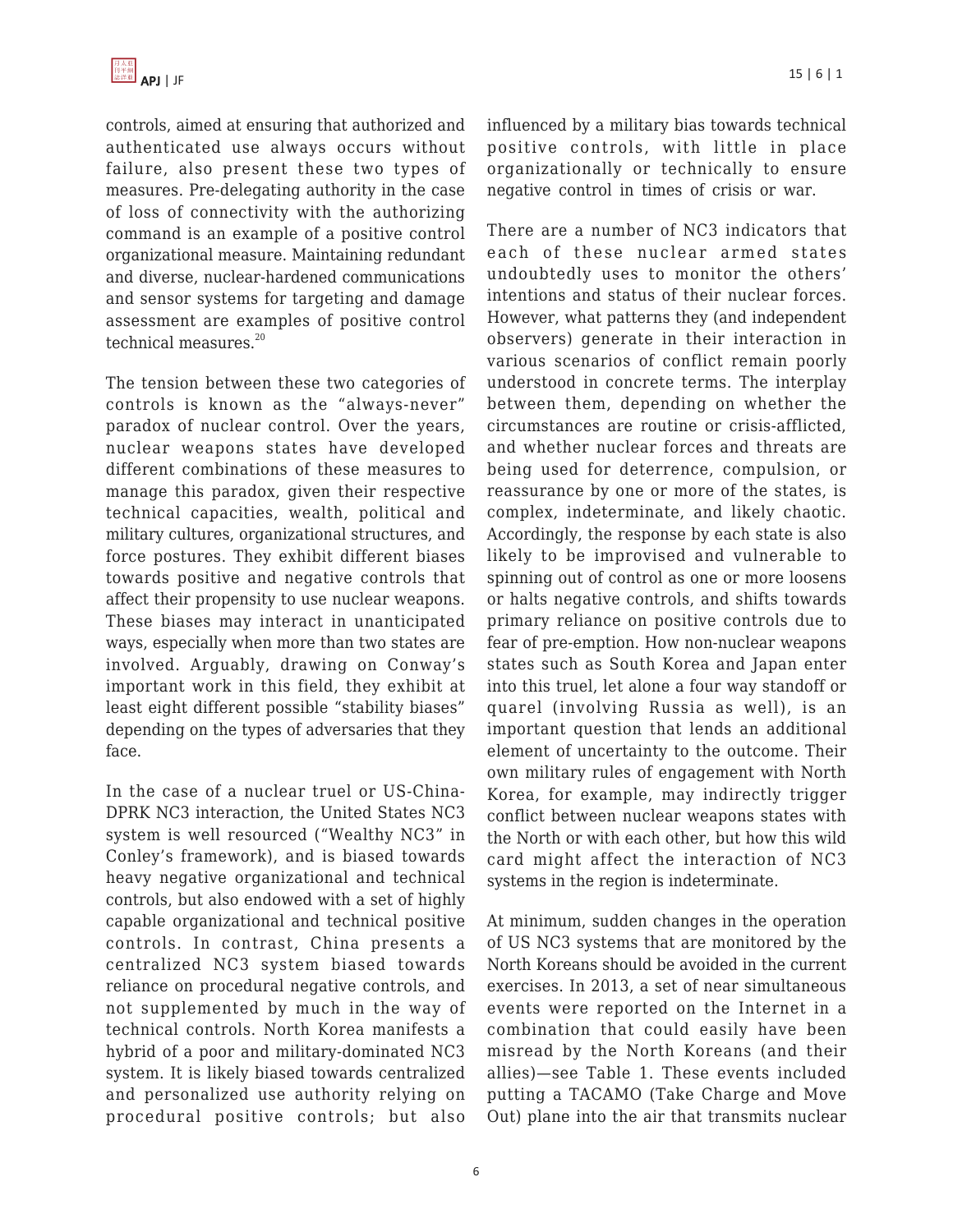

fire orders to US submarines; the departure of five long-range stealth bombers; and a change in the format that the United States uses to verify the transmission of its nuclear fire orders over the radio. Whether the United States intended these events to send a message is unknown; and if so, if it was received and understood as a warning as might have been intended, is also unknown. What is certain is that, like the Soviets, for example, during the Able Archer exercise, $21$  the NKs monitor such transmissions and would have had to interpret them. What US Forces Korea should not do is to send an unintentional message, especially in an era of Internet and social media field reporting. $^{22}$ 

#### **Table 1: Real-Time Posts on the Open Web, April 7, 2013**

1) [TACAMO deploys](http://nautilus.us4.list-manage.com/track/click?u=0de7e0e84dc3aff619f936a70&id=f48afee804&e=1bee2c9c27): (bonus mention of B-1s) "posted on Apr, 5 2013 @ 10:12 AM Sounds like our troops are getting ready for a fight in the Pacific, and or a preemptive strike."

#### 2) [5 B1s disappear](http://nautilus.us4.list-manage2.com/track/click?u=0de7e0e84dc3aff619f936a70&id=398c7b2e1f&e=1bee2c9c27).

 "So, the question is: where did five B-1s deploy to last night?"

3) North Korea monitors EAMs (Emergency Action Messages) and [we've changed how we](http://nautilus.us4.list-manage.com/track/click?u=0de7e0e84dc3aff619f936a70&id=f6562ea336&e=1bee2c9c27) [send them](http://nautilus.us4.list-manage.com/track/click?u=0de7e0e84dc3aff619f936a70&id=f6562ea336&e=1bee2c9c27) as the crisis heated up.

 "Actually, according to several of those hobbyists, the U.S Air Force and the U.S. Strategic Command have started to use a new format for their EAMs, just as the crisis with North Korea heated up. Generally, EAMs to nuclear forces are short, consisting of 30 characters often divided into four or five blocks. Thrice daily, test EAMs are sent out. Every day, the call sign for the airborne command posts change. (Today, one of the TACAMO planes was "ESTIMATE.") In recent days, the EAMs have included a preamble, as well as a "character count," a way for those receiving the messages to know for sure exactly how many characters they're supposed to receive. In theory, the preambles refer to a specific action or mechanism. This seems complicated, and I don't fully understand it all, but that may be the point. If you're North Korea, you'll notice that your main adversary is no longer communicating with its nuclear forces in the same way. This suggests that something is up. What that something is may well be nothing — or it might mean that the U.S. has ratcheted up an alert status, or has changed the way it exercises nuclear command and control forces. The unknow-ing-ness is the point."

Along the same lines, one should not deploy ground-based, mobile satellite NC3 systems used for theater nuclear operations in conventional military exercises, even if these are "dual capable." Their use may suggest that nuclear attack is in the offing.



**US, Japan & South Korea naval exercise, June 2012**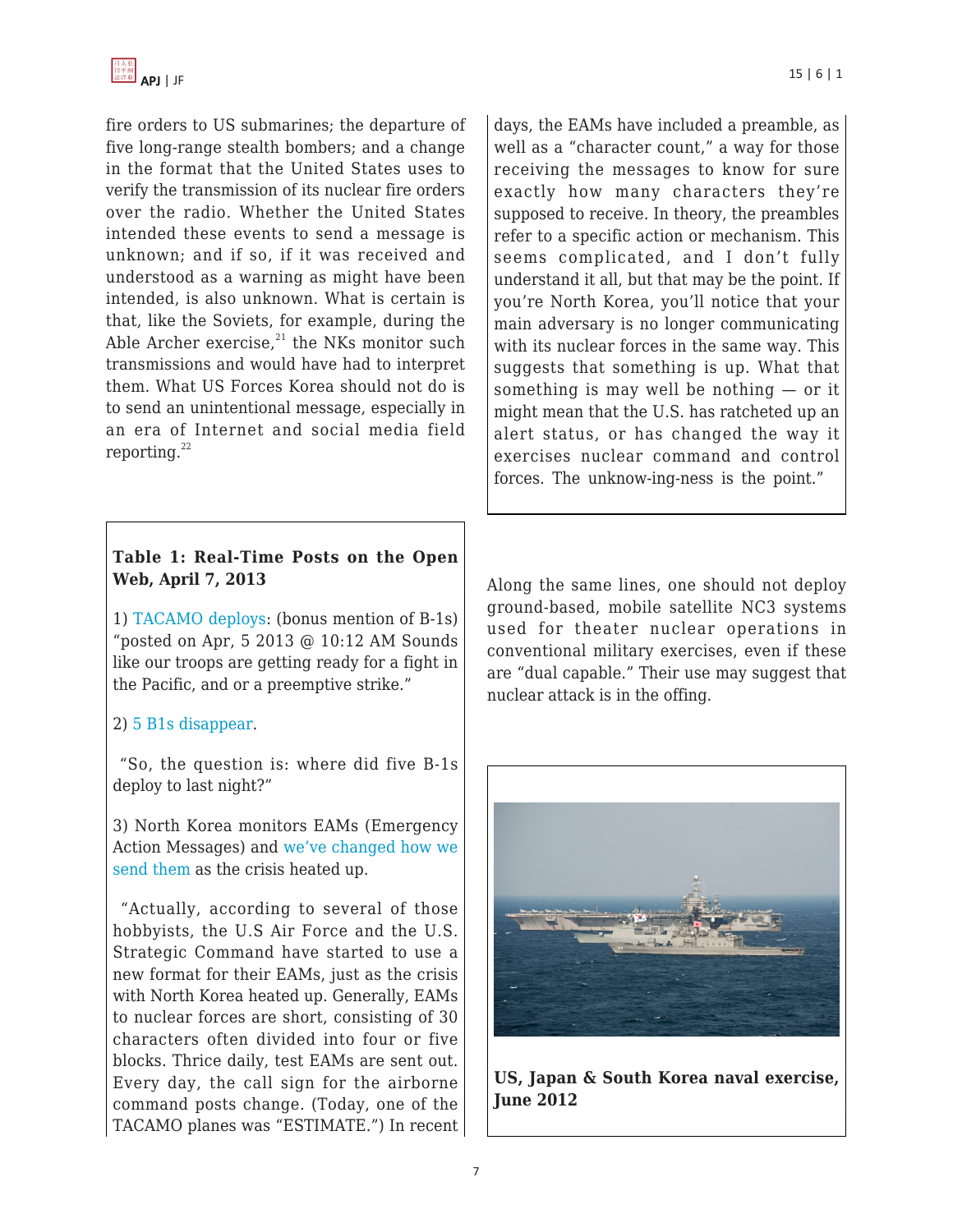#### **Measure 2: Deploy Strategic Bombers with Care**

North Koreans are very sensitive and alert to B-52 and stealth long-range nuclear capable bombers flying in their vicinity even in routine "peacetime." This state of mind is due to: a) Strategic Air Command's bombing campaign in the war which ran out of targets in the first six months of the war; b) the specific B-52 operations during and after the August 1976 crisis designed to scare the shit out of the North Koreans (as one senior US official told me not long afterwards); and c) US precision bombing since the end of the Cold War in various wars leading to occupation and regime rollback has been studied closely by the North Korean military, especially the use of strategic bombers to destroy air defenses to pave the way for ground forces to attack with tactical air cover from fighter-bombers stationed in Korea.

The events of August 1976 are still a defining event for North Korean military although many Americans have forgotten about them. In this collision, initiated by a miscalculation by Kim Il Sung likely seeking to test US resolve after the US withdrawal from Vietnam the year before, the United States and North Korea came closer to full-scale war than at any time since the Armistice; only this time, US nuclear weapons were mobilized in Korea, nuclear war plans existed and were exercised to conduct limited nuclear war, and either side could have easily lost control of the situation as it unfolded. In particular, the North Koreans remember that after Operation Paul Bunyan in which the offending poplar tree was cut down, B-52 bombers continued to fly up the Korean Peninsula towards the DMZ for a month, veering off parallel to the DMZ only at the last moment.

The North Korean military also knows that strategic bombers are the most likely delivery system for nuclear weapons against them because submarine-launched or intercontinental land-based missiles fired from the United States are constrained by the risk of escalation with Russia and China. Firing either at the DPRK would threaten both of those states with attack because they wouldn't be able to determine who is being attacked with their current early warning systems and it is highly unlikely that the United States would do so without first informing Moscow and Beijing; and it is equally unlikely that they would do nothing in response should a nuclear weapon be launched by one of these means.

Strategic bombers also are evocative of the two decades of Team Spirit exercises—at one point the largest US military exercises in the world, even bigger than the NATO Reforger exercise. The current exercises in Korea may suggest that the United States has revived truly massive exercises on a similar scale to Team Spirit.

Overall, planes in Korea, Guam or Japan sufficient for conducting an advance strike on the DPRK followed up by other long-range bombers should not be deployed during the exercises. Finally, such bombers should not be deployed in conjunction with aircraft carriers in close proximity to Korea. These should be moved away from Korea during bomber flights to Korea if they occur; and the North Koreans should be informed as to the location and routing of these battle groups. Currently the USS Vinson is patrolling in the West Pacific.<sup>23</sup> Up-to-date locational advice to the DPRK Military can be delivered by briefing third parties who retain communication channels with Pyongyang, whether they are NATO allies, or Russia or China.

## **Measure 3: Avoid Large-Scale Pre-Positioning of Petroleum, Oil and Lubricants**

Exercises are very fuel intensive. Prosecuting a war requires that US Forces Korea import huge volumes of logistics, in particular, petroleum,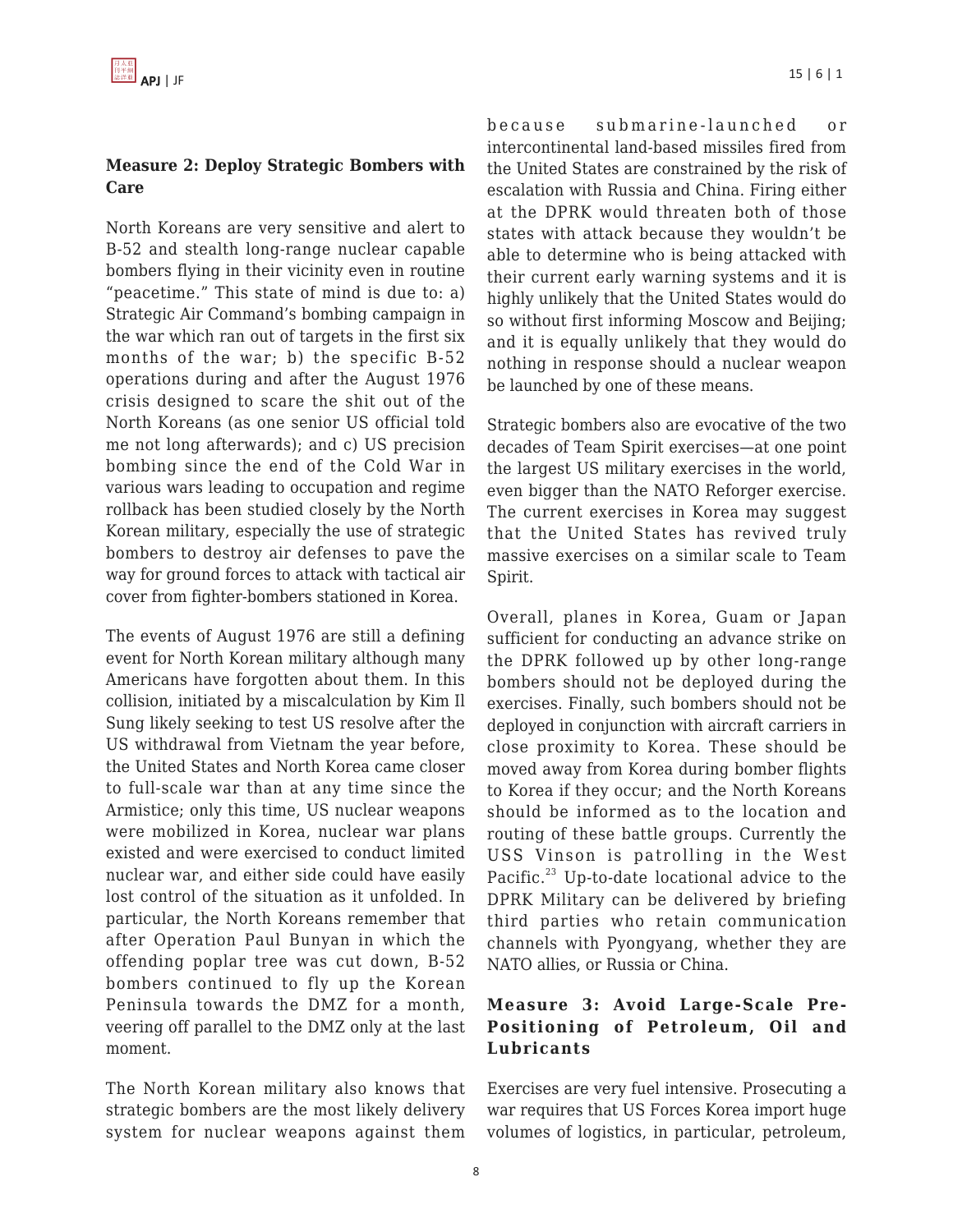

oils, and lubricants. In wartime, US Forces Korea would rely primarily on domestic ROK stockpiles for these supplies until an armada of logistical and fuel supply vessels arrive to restock. The DPRK's problem is to distinguish between a force able to conduct a sustained attack and occupation of the DPRK, and a force that is merely exercising. Exercises can be conducted using in-country ROK fuel supplies. Of course, at the rate that oil tankers line up to offload oil into the ROK, it would not be difficult to replenish supplies drawn down by the exercises and even to top up in readiness to attack the North using the exercises as cover. Nonetheless, it would be prudent to not surge large-scale logistic supply and pre-positioning operations such as fuel resupply ships into the theater, and in Korea/Japanese ports in particular, in the midst of large-scale ground force exercises in the ROK. Likewise, it would be best to avoid introducing a large number of refueling and military transport planes into the theater during the exercises. The arrival of the first of thirteen new CJ-130 Hercules in Yokota Air Force Base on March 6, 2017 is an instance of an apparently innocuous re-equipping of an existing unit that may increase resupply capacity greatly during the changeover of the previous aircraft stationed at the base. $^{24}$ 

#### **Measure 4: US Missile Test Timing**

US missile tests are of great concern to the DPRK because a missile could be armed with nuclear weapons and aimed at them. US missile tests often generate a great deal of social media and twitter storms. This is likely their earliest warning of a US missile attack. The US postponed a Minuteman test in 2015 (April) because it could have been misinterpreted by North Korea as part of an attack at a time of high tension and rhetoric from the DPRK about nuclear war.<sup>25</sup>

On February 8, 2017, three days before the North Korean test on February 12, 2017, the United States [fired a Minuteman 3](http://nautilus.us4.list-manage.com/track/click?u=0de7e0e84dc3aff619f936a70&id=2655c47f79&e=1bee2c9c27) [missile](http://nautilus.us4.list-manage.com/track/click?u=0de7e0e84dc3aff619f936a70&id=2655c47f79&e=1bee2c9c27)<sup>26</sup> from Vandenburg California to Kwajalein Atoll in the Western Pacific, 6700 km away (although this is only about half its maximum range when loaded with a single W87 thermonuclear warhead which detonates with about one third to one half a million tonnes of TNT equivalent). On February 14, 2017, two days after the North Korean February 12 missile test, the United States fired a [US Trident missile test](http://nautilus.us4.list-manage.com/track/click?u=0de7e0e84dc3aff619f936a70&id=dbf61e1837&e=1bee2c9c27) from a submarine offshore Vandenburg to Kwajalein, the first of four Tridents fired between February 14 and 16, 2017.<sup>27</sup>



On March 6, the DPRK fired four missiles into the East Sea of Korea/Sea of Japan.<sup>28</sup> Such salvos have been a typical response to the commencement of large-scale exercises in South Korea in the past. $29$  It is important to consider the latest test in relation to the US and DPRK missiles tests between February 8 and 16, 2017. North Korean nuclear tests have typically occurred after the United States and China have cooperated on a UN Sanctions resolution whereas they have tested missiles more often after a Chinese threat to collaborate with the United States in a direct manner to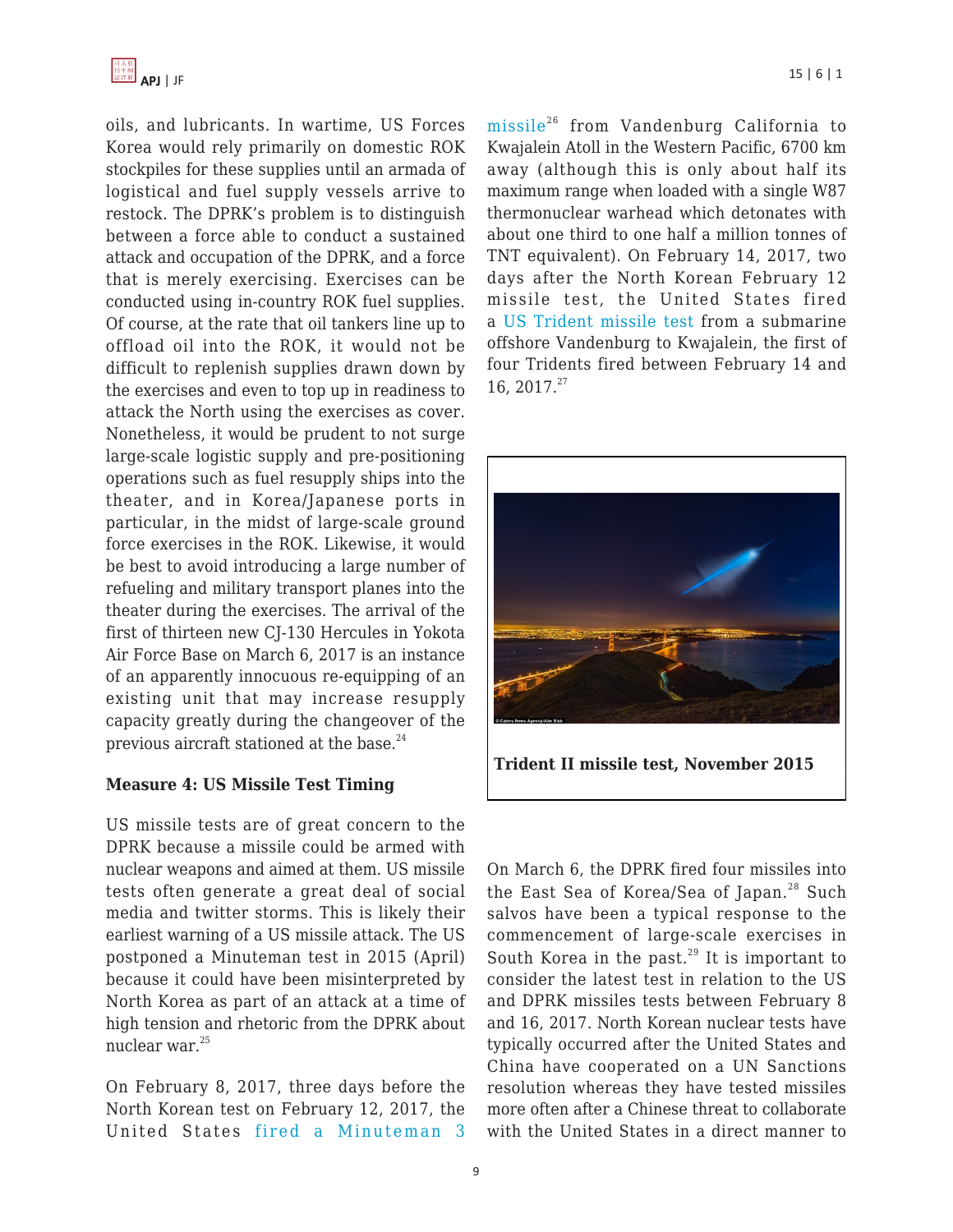redress North Korean behavior. Whether the latest tests were a riposte for the Trident tests,<sup>30</sup> a reaction to China's coal cuts on February 18, a poke in Japan's eye to put pressure on the United States $31$  and to prepare the way for a provocation against the ROK during the exercises, or is part of its on-going testing program driven by technical factors, cannot be determined.

Should tensions increase over the exercises, it is incumbent on US officials to ensure that US missile tests are not fired without proper evaluation of the timing and possible misinterpretation by North Korea. If necessary, authoritative statements should be made to counter mischaracterization of missile tests as aimed specifically at North Korea. In this regard, timing as well as substance is critical. Thus, it was reasonable after a February 16, 2016 Minuteman test from Vandenberg for US Deputy Defense Secretary Robert Work to explain that: "We and the Russians and the Chinese routinely do test shots to prove that the operational missiles that we have are reliable. And that is a signal … that we are prepared to use nuclear weapons in defense of our country if necessary"<sup>32</sup>—but would not be in the midst of a crisis with North Korea in 2017. American missile commanders should therefore seek political guidance before conducting missile tests in the Pacific until the end of April 2017 rather than proceeding on auto-pilot in their operational testing activities.

#### **Measure 5: Other Forms of Reassurance**

In the past, North Korea has been invited by UN Command to observe US-ROK exercises alongside UN command allies and remaining members of the Neutral Nations Supervisory Commission. If this has not been done in 2017, such an invitation should be issued immediately. Given the stakes, it would be sensible to also invite China and Russia. In addition, US Forces Korea and the ROK military should invite US and ROK civil society groups to observe the exercises as an independent form of monitoring and verification of the daily routines and script.

Along the same lines, US Forces Korea should advance a serious proposal for reciprocal military exercise reductions either on a trilateral, intra-Korean or on a regional basis involving the six parties to the talks held over the years in Beijing on the North Korean nuclear issue. Substantial experience in such an approach was gained in Europe during the Cold War<sup>33</sup> and should be considered for application in the Korean context. Elements of such an agreement may include measures related to frequency, scale, type of military exercises, and inspection and monitoring rights associated with these measures.

Rather than the brief glimpse issued to captive media to date, US Forces Korea should announce publicly the entire exercise script before the exercises begin (obviously this is too late for Foal Eagle, but not for Key Resolve). Each day, US Forces Korea should issue a daily brief on the previous day's exercise activities; and each morning a timeline and script of that day's exercises, and what is coming up, and variations from the original script. Consistency of what is being said with what the North Koreans observe is an important confirmation that there is a non-threatening explanation for activities that could otherwise be viewed as a deceptive cover for a cold-start pre-emptive attack.

It should not need to be said; but given past incidents, and given the Korean context in which the face of leaders is critically important on both sides of the DMZ, US Forces Korea must ensure that no US or ROK troops engage in gratuitous activity that could needlessly challenge the DPRK leadership's legitimacy. Such activity in the past has included using DPRK leadership figurines as target practice,<sup>34</sup> mock assassinations, and mock nuclear weapons seizures such as reportedly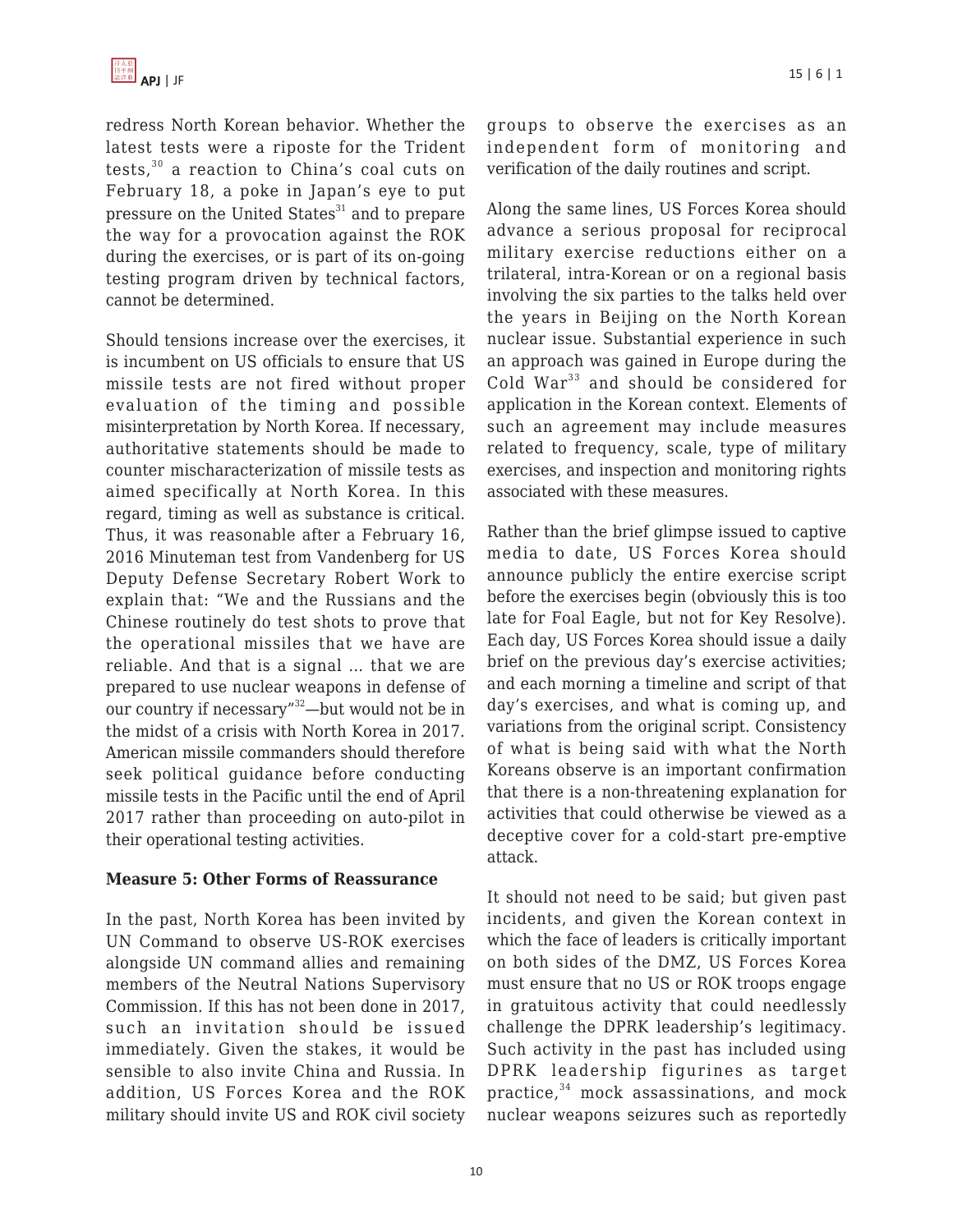

occurred in 2016 exercises.<sup>35</sup>

#### **Measure 6: Playbooks for Provocations, Accidents, and Chaos**

US Forces Korea needs to have its playbooks close at hand for various contingencies that could ambush the best-planned exercise. It needs to be ready and able to halt, redesign, postpone, or simply end the exercises midstream in response to possible DPRK actions that could lead to confrontations that might spiral out of control. There is also a finite chance that US or ROK forces will do something in the exercises by mistake that will generate a crisis, for example, a lost helicopter strays north of the DMZ, or confused circumstances involving ships and submarines unfolds in disputed waters in the west that results in a North Korean vessel being attacked. It may also be useful to truncate the length or specific types of exercises as the situation evolves between now and the end of April 2017. For example, if the DPRK faces additional international sanctions in response to the VX attack that killed Kim Jong Nam, then a nuclear test might be staged in the middle of the exercises. This would call for extreme caution in the conduct of the exercises at very short notice, especially if the alert level of the combined forces were increased in response to such a test.

Relatedly, as noted above, the current political situation in the ROK National Command Authority suggests the need for extraordinarily

close coordination by USFK and the ROK high command to ensure that the rules of engagement, changed after the 2010 clashes with the DPRK, do not lead to premature and disproportionate response to DPRK provocations, or worse, ROK provocations of the DPRK. The US Ambassador as well as the US Commander in Korea need to communicate before the ground exercises begin on this issue with the Blue House, the ROK military, and senior ROK commanders, to ensure that there is absolute clarity on the rules of engagement, and where there is not, deliberately or otherwise, to close that gap before the exercises begin.

This is a revised and expanded version of a NAPSNET special report.

#### **Related articles**

- Tim Beal, [The Korean Peninsula within](https://apjjf.org/2016/22/Beal.html) [the Framework of US Global Hegemony](https://apjjf.org/2016/22/Beal.html)
- Mel Gurtov, [Sanctions and Defiance in](https://apjjf.org/2016/09/Gurtov.html) [North Korea](https://apjjf.org/2016/09/Gurtov.html)
- Peter Hayes, [Ending a Nuclear Threat via](https://apjjf.org/2015/13/3/Peter-Hayes/4253.html) [a Northwest Asia Nuclear Weapons-Free](https://apjjf.org/2015/13/3/Peter-Hayes/4253.html) [Zone](https://apjjf.org/2015/13/3/Peter-Hayes/4253.html)
- Taoka Shunji, [Japanese Government](https://apjjf.org/2016/08/Taoka.html) [Misinformation On North Korea's Rocket](https://apjjf.org/2016/08/Taoka.html) [Launch](https://apjjf.org/2016/08/Taoka.html)
- Mel Gurtov, [Time for the U.S. to Engage](https://apjjf.org/2014/11/33/Mel-Gurtov/4166/article.html) [North Korea](https://apjjf.org/2014/11/33/Mel-Gurtov/4166/article.html)
- Mel Gurtov, [Diplomatic Remedies for](https://apjjf.org/2017/06/Gurtov.html) [THAAD Madness: The US, China and the](https://apjjf.org/2017/06/Gurtov.html) [Two Koreas](https://apjjf.org/2017/06/Gurtov.html)

Peter Hayes is the Director of the Nautilus Institute and Professor at the Center for International Security Studies, Sydney University, Camperdown, New South Wales, 2006, Australia.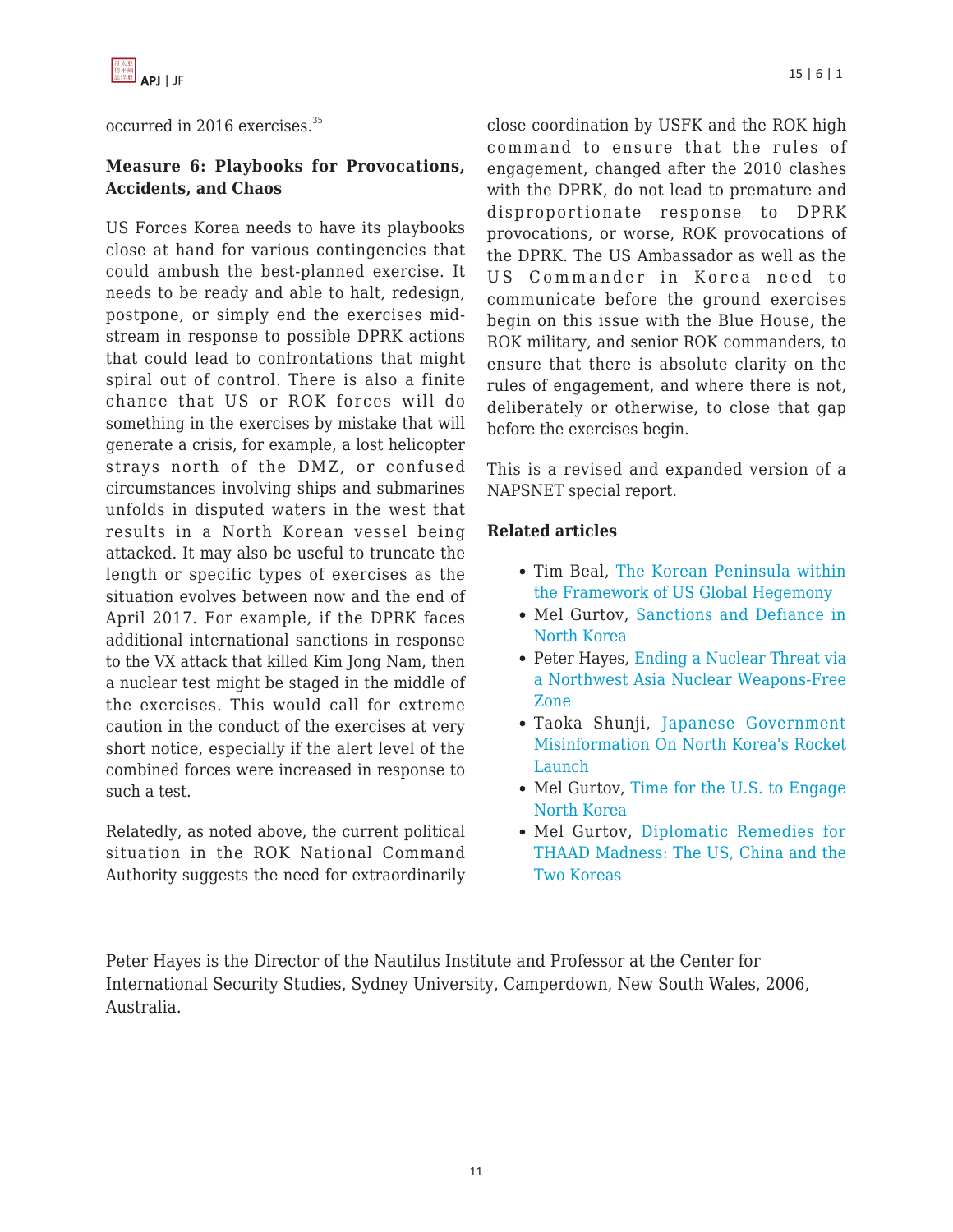

# **Notes**

<sup>1</sup> Overviews of past exercises in the ROK are found in: R. Collins, "[A Brief History of the US-](http://nautilus.us4.list-manage.com/track/click?u=0de7e0e84dc3aff619f936a70&id=84d6c542c3&e=1bee2c9c27)[ROK Combined Military Exercises](http://nautilus.us4.list-manage.com/track/click?u=0de7e0e84dc3aff619f936a70&id=84d6c542c3&e=1bee2c9c27)," *38 North*, February 26, 2014, see [here.](http://nautilus.us4.list-manage.com/track/click?u=0de7e0e84dc3aff619f936a70&id=bbd2a2380c&e=1bee2c9c27) John Chu, [Military](http://www.dtic.mil/dtic/tr/fulltext/u2/a463339.pdf) [Exercises in Korea: A Provocation or a Deterrent to War,](http://www.dtic.mil/dtic/tr/fulltext/u2/a463339.pdf) Naval War College Paper, February 2006, J. Farrell, [Team Spirit: A Case Study on the Value of Military Exercises as a Show of](http://www.au.af.mil/au/afri/aspj/airchronicles/apj/apj09/fal09/farrell.htm) [Force in the Aftermath of Combat Operations,](http://www.au.af.mil/au/afri/aspj/airchronicles/apj/apj09/fal09/farrell.htm) Air Force Research Institute, Maxwell Air Force Base, 2009, published in *Air and Space Power Journal,* Fall 2009, pp. 95-106 Vito D'Orazio, "[War Games: North Korea's Reaction to US and South Korean Military Exercises,](http://nautilus.us4.list-manage2.com/track/click?u=0de7e0e84dc3aff619f936a70&id=a3a1b39ad7&e=1bee2c9c27)" *Journal of East Asian Studies*, 12:2, pp. 275-294 see [here.](http://www.vitodorazio.com/uploads/1/3/0/2/13026085/dorazio2012_jeas_proof.pdf)

 $^{\rm 2}$  Jack Kim, Ju-min Park in Seoul and Phil Stewart, "[South Korea, U.S. begin large-scale annual](http://www.reuters.com/article/us-southkorea-usa-drills-idUSKBN1683HQ) [drills amid North Korea tension](http://www.reuters.com/article/us-southkorea-usa-drills-idUSKBN1683HQ)," Reuters, March 1, 2017

 $3$  E. Shim, ["Strategy to 'destroy' North Korea missiles to be applied during exercises](http://www.upi.com/Top_News/World-News/2017/02/07/Strategy-to-destroy-North-Korea-missiles-to-be-applied-during-exercises/1551486525158/)," UPI, February 7, 2017

<sup>4</sup> C. Lee, A. Gale, "[White House Explores Options, Including Use of Military Force, To Counter](https://www.wsj.com/articles/white-house-explores-options-including-use-of-military-force-to-counter-north-korean-threat-1488407444) [North Korean Threat, The strategy review comes as recent events have strained stability in](https://www.wsj.com/articles/white-house-explores-options-including-use-of-military-force-to-counter-north-korean-threat-1488407444) [Asia](https://www.wsj.com/articles/white-house-explores-options-including-use-of-military-force-to-counter-north-korean-threat-1488407444)," *Wall Street Journal,* March 1, 2017.

<sup>5</sup> Reuters, ["Plans for first post-Trump US contact with North Korea cancelled, says report](https://www.theguardian.com/world/2017/feb/25/plans-for-first-post-trump-us-contact-with-north-korea-cancelled-says-report)," The Guardian, February 25, 2017.

<sup>6</sup> Chad O'Carroll, Dagyum Ji, "[Multilateral meeting over North Korean sanctions canceled by](https://www.nknews.org/2017/03/multilateral-meeting-over-north-korean-sanctions-cancelled-by-u-s-sources/?c=1488967491947) [U.S.: sources,](https://www.nknews.org/2017/03/multilateral-meeting-over-north-korean-sanctions-cancelled-by-u-s-sources/?c=1488967491947)" NK News, March 8, 2017.

<sup>7</sup> KCNA, "[Minju Joson Points out Root Cause of Escalated Tension in Northeast Asia,](https://nkaggregator.com/2017/02/12/minju-joson-points-out-root-cause-of-escalated-tension-in-northeast-asia/)" February 12, 2017.

<sup>8</sup> Reuters, ["China rejects North Korea Coal shipment](http://www.reuters.com/article/china-northkorea-coal-idUSL4N1G03L2)," February 15, 2017.

9 J. Kim, ["North Korea raps old ally China after China's ban on coal](http://in.reuters.com/article/northkorea-china-idINKBN1621FW)," Reuters, February 23, 2017.

<sup>10</sup> J. Perlez, ["Is China Pushing Trump to Talk to North Korea?"](https://www.nytimes.com/2017/02/21/world/asia/china-north-korea-trump-talks.html) *New York Times*, February 21, 2017.

<sup>11</sup> G. Mullany, M. Gordon, ["U.S. Starts Deploying Thaad Antimissile System in South Korea,](https://www.nytimes.com/2017/03/06/world/asia/north-korea-thaad-missile-defense-us-china.html?emc=edit_th_20170307&nl=todaysheadlines&nlid=57976564&_r=0) [After North's Tests](https://www.nytimes.com/2017/03/06/world/asia/north-korea-thaad-missile-defense-us-china.html?emc=edit_th_20170307&nl=todaysheadlines&nlid=57976564&_r=0)," *New York Times*, March 6, 2017.

 $12$  E. Shim, "[U.S., South Korea to deploy THAAD by July, report says,](http://www.upi.com/Top_News/World-News/2017/01/20/US-South-Korea-to-deploy-THAAD-by-July-report-says/8251484921434/)" UPI, January 20, 2017. <sup>13</sup> Ben Blanchard, Ju-min Park, ["China reacts with anger, threats after South Korean missile](http://www.reuters.com/article/us-southkorea-usa-thaad-china-idUSKBN16709W) [defense decision,](http://www.reuters.com/article/us-southkorea-usa-thaad-china-idUSKBN16709W)" Reuters, February 28, 2017.

<sup>14</sup> ["Foreign Minister Wang Yi Meets the Press,](http://www.fmprc.gov.cn/mfa_eng/zxxx_662805/t1444204.shtml)" March 8, 2017; G. Mullany, C. Buckley, ["China](https://www.nytimes.com/2017/03/07/world/asia/thaad-missile-defense-us-south-korea-china.html?hp&action=click&pgtype=Homepage&clickSource=story-heading&module=first-column-region®ion=top-news&WT.nav=top-news) [Warns of Arms Race After U.S. Deploys Missile Defense in South Korea](https://www.nytimes.com/2017/03/07/world/asia/thaad-missile-defense-us-south-korea-china.html?hp&action=click&pgtype=Homepage&clickSource=story-heading&module=first-column-region®ion=top-news&WT.nav=top-news)," *New York Times,* March 7, 2017.

<sup>15</sup> Na Young Lee, Andy Lim, Victor Cha, "[Exactly How Provocative are U.S.-ROK Military](https://www.csis.org/analysis/exactly-how-provocative-are-us-rok-military-exercises) [Exercises](https://www.csis.org/analysis/exactly-how-provocative-are-us-rok-military-exercises)," Center for Strategic and International Studies, March 24, 2016.

<sup>16</sup> C. Wong, ["Military offers details on THAAD during tour](https://www.postguam.com/news/local/military-offers-details-on-thaad-during-tour/article_20f4832c-a251-11e6-8395-8fadfdf7bd41.html)," *Guam Daily Post*, November 5, 2016.

 $17$  Tactically smart, strategically stupid" is a phrase that I reserve for especially egregious departures from strategic rationality. Over three decades, I have used this phrase only three times, in 1994 referring to North Korea's eviction of IAEA inspectors when pulling spent fuel rods from the reactor; in 2002, referring to Korean Peninsula Energy Development